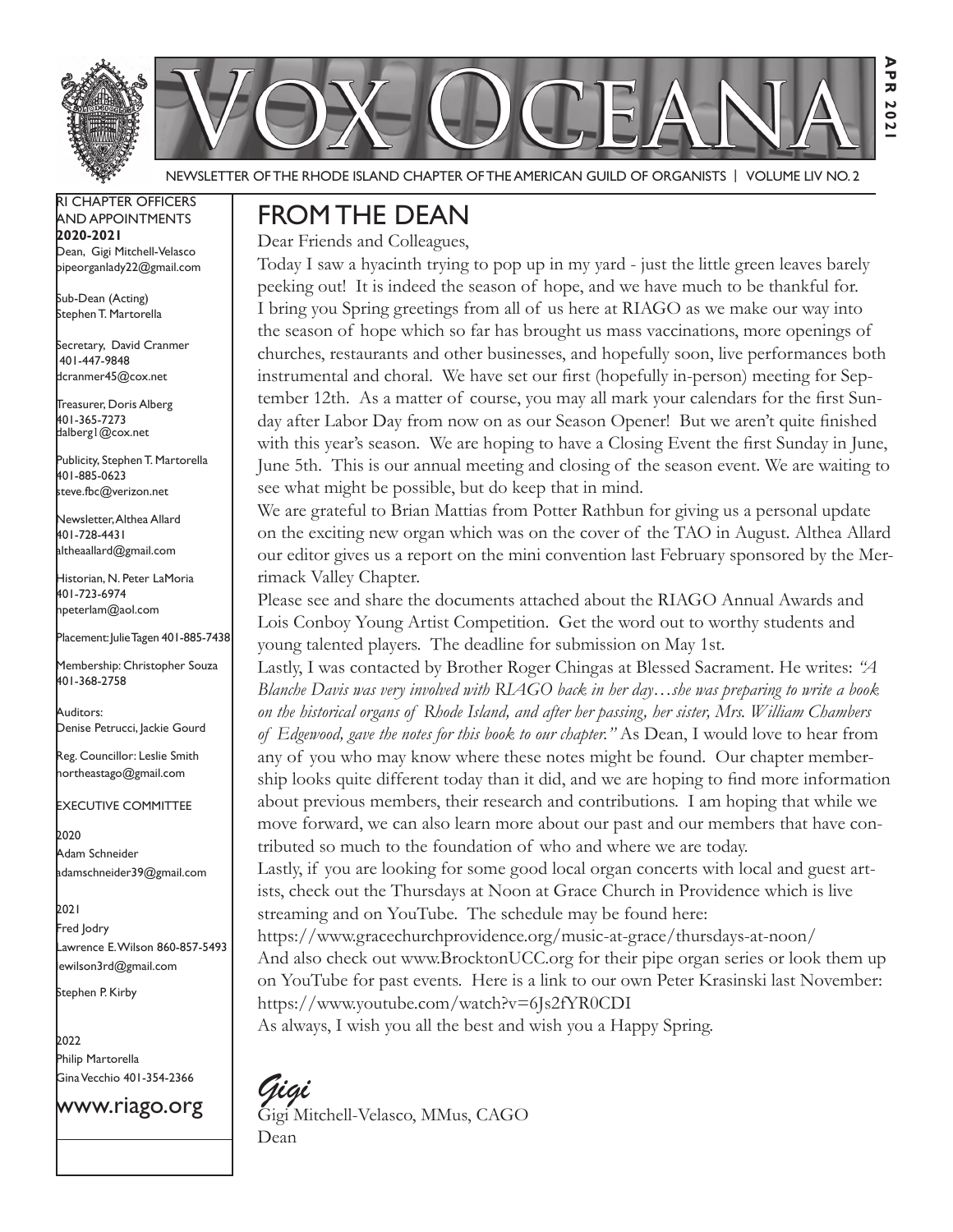# KEGG ORGAN COMES TO **COVENTRY**

Greetings from Coventry!

I'm sure many of you have seen the TAO article from August or have heard the news about our new Kegg pipe organ at Our Lady of Czestochowa Church in Coventry. We all know that 2020 was miserable for a multitude of reasons. It was very frustrating to postpone all of the plans I had to invite people to see, hear and play this beautiful organ. We've still not had our dedication recital!

While we may not yet be able to host an "official" Open Bench, I invite anyone who is interested in visiting the first Kegg organ in New England to reach out to me at brian@potterrathbun.com. I'll be happy to host visits for individuals or small groups! It is truly an amazing instrument that is comfortable playing any style of music.

In the meantime, here's another item to enjoy. Laura Kilgus spent a couple of hours with us during the installation and subsequently wrote an outstanding article for *The RI Catholic.* Charlie Kegg remarked that it was "the best article ever written about our work." She truly "got it" and was able to convey the emotional aspect of this pipe organ installation. The link is here: https://www.thericatholic.com/stories/keys-tothe-heart-of-a-parish,11104.

We are looking forward to better times and a return to normalcy when we can celebrate this fine instrument in every manner that it deserves! Until then, be safe.

*Cheers! Brian*

*Brian A. Mattias, CAIO Potter-Rathbun Organ Co., Inc. 401-942-5410 office 401-477-4144 mobile*

# Merrimackvalley ago Virtual mini convention

On Saturday, February 27th, the Merrimack Valley Chapter of the AGO presented its annual Mini-Convention online. The MVAGO was honored to welcome two eminent speakers: **Ian Watson,** who described his experience as conductor of the Handel and Haydn Society's "A Messiah For Our Time," and **Katelyn Emerson**, who spoke on "Healthy, Efficient Practice: How Do We Learn?"

Ian described the challenges of "legally" presenting *Messiah* when playing wind instruments and singing were banned in Boston. Negotiations ironed out the rules--elaborate masks for singers, worn all the time. And the chorus did record, two sets of eight singers at a time, in the studio, masked, six feet apart, and listening to the orchestra on their headphones. The two trumpeters had to record individually. The director had to conduct a bit before the beat so the singers would be on time. And as we heard in our own presentation featuring Theresa Koffman on Zooming a choral piece, technicians were invaluable in adjusting and coordinating sight and sound.

**Katelyn Emerson** gave a lively powerpoint presentation, very helpful for following the information. She points out among other things ,that it is not scientifically possible to "unlearn" a mistake. As her mother used to admonish from the kitchen while young Katelyn practiced, "Don't practice your *mistakes*!" She demonstrates at the organ and covers avoiding injury and transforming negative self talk into cheerleading. She encourages us to "practice smarter rather than harder."

Even the lunch break provided some gems. One of the attendees, living in Paris at the moment, reported that one seldom hears repertoire during church services and concerts; "everyone" simply improvises!

If you would like to view these presentations, please contact the Editor for links and password: altheaallard@gmail.com